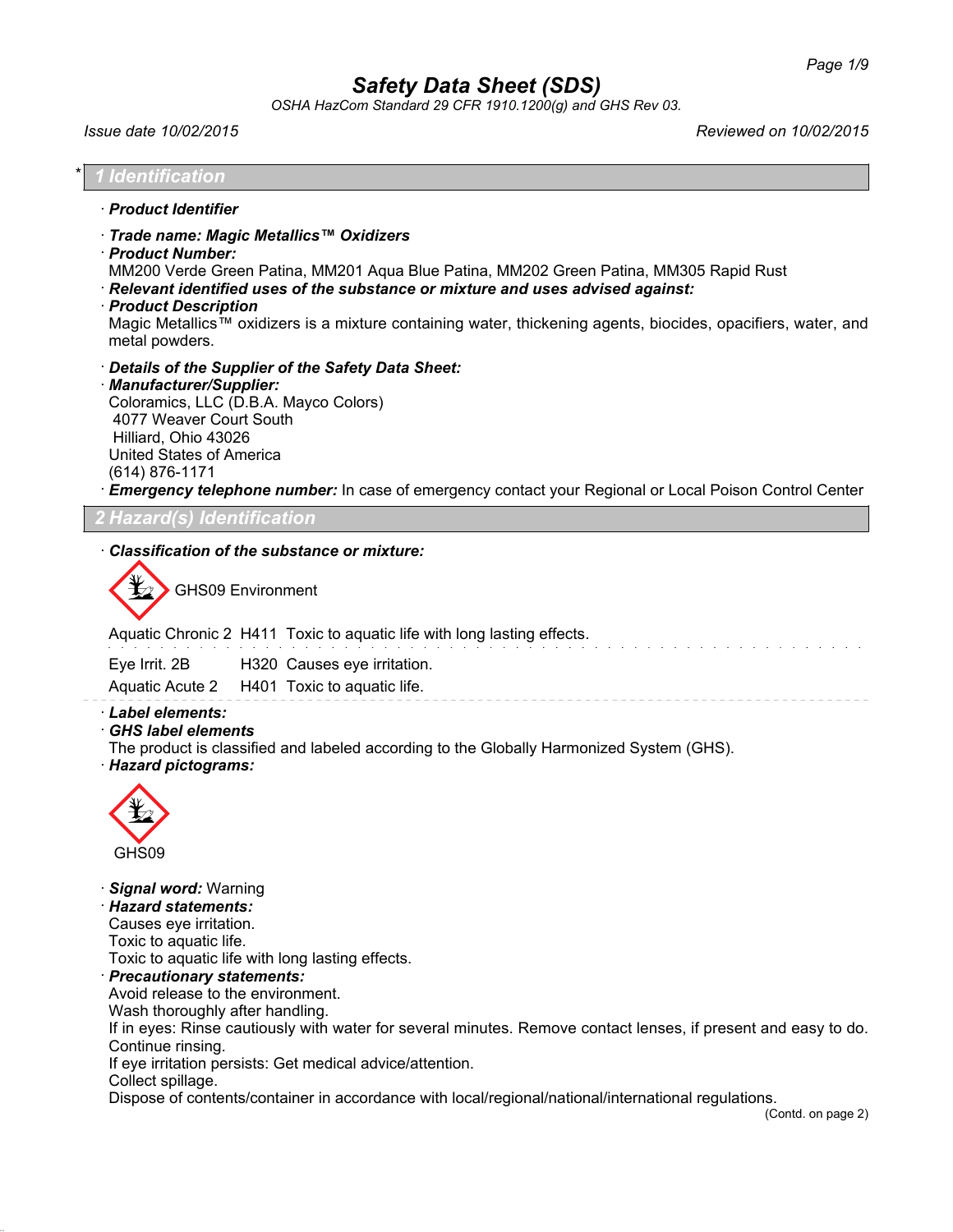*OSHA HazCom Standard 29 CFR 1910.1200(g) and GHS Rev 03.*

*Issue date 10/02/2015 Reviewed on 10/02/2015*

### *Trade name: Magic Metallics™ Oxidizers*

- · *Unknown acute toxicity:*
- 0 % of the mixture consists of component(s) of unknown toxicity.
- · *Classification system:*
- · *NFPA ratings (scale 0 4)*

1 0  $\overline{0}$ Health  $= 1$  $Fire = 0$  $Reactivity = 0$ 

#### · *HMIS-ratings (scale 0 - 4)*

| <b>HEALTH</b> | $\Box$ Health = 1           |
|---------------|-----------------------------|
| <b>FIRE</b>   | $ 0 $ Fire = 0              |
|               | REACTIVITY 0 Reactivity = 0 |

· *Hazard(s) not otherwise classified (HNOC):* None known

## \* *3 Composition/Information on Ingredients*

### · *Chemical characterization: Mixtures*

· *Description:* Mixture: consisting of the following components.

| · Dangerous Components: |                                                                                                                                                   |               |
|-------------------------|---------------------------------------------------------------------------------------------------------------------------------------------------|---------------|
| CAS: 12125-02-9         | Ammonium Chloride                                                                                                                                 | $3.2 - 12.7%$ |
|                         | RTECS: BP 4550000 $\circ$ Aquatic Chronic 2, H411; $\circ$ Acute Tox. 4, H302; Eye Irrit. 2A, H319                                                |               |
| CAS: 7758-98-7          | Copper Sulfate                                                                                                                                    | 4.2-5.9%      |
|                         | RTECS: GL 8800000 $\otimes$ Aquatic Acute 1, H400; Aquatic Chronic 1, H410; $\otimes$ Acute Tox. 4, H302; Skin Irrit. 2, H315; Eye Irrit. 2, H319 |               |
|                         |                                                                                                                                                   |               |
| A Flood Ald Moore, were |                                                                                                                                                   |               |

# *4 First-Aid Measures*

- · *Description of first aid measures:*
- · *After inhalation:* Supply fresh air; consult doctor in case of complaints.
- · *After skin contact:* Generally the product does not irritate the skin.
- · *After eye contact:*
- Rinse opened eye for at least 15 minutes under running water. If symptoms persist, consult a doctor.
- · *After swallowing:* If swallowed and symptoms occur, consult a doctor.
- · *Information for doctor:*
- · *Most important symptoms and effects, both acute and delayed:* No further relevant information available.
- · *Indication of any immediate medical attention and special treatment needed:*
- No further relevant information available.

## *5 Fire-Fighting Measures*

- · *Extinguishing media:*
- · *Suitable extinguishing agents:*

CO₂, extinguishing powder or water spray. Fight larger fires with water spray or alcohol resistant foam.

- · *Special hazards arising from the substance or mixture:* No further relevant information available.
- · *Advice for firefighters:*
- · *Protective equipment:*

As in any fire, wear self-contained breathing apparatus pressure-demand (NIOSH approved or equivalent) and full protective gear to prevent contact with skin and eyes.

#### \* *6 Accidental Release Measures*

· *Personal precautions, protective equipment and emergency procedures:* Not required.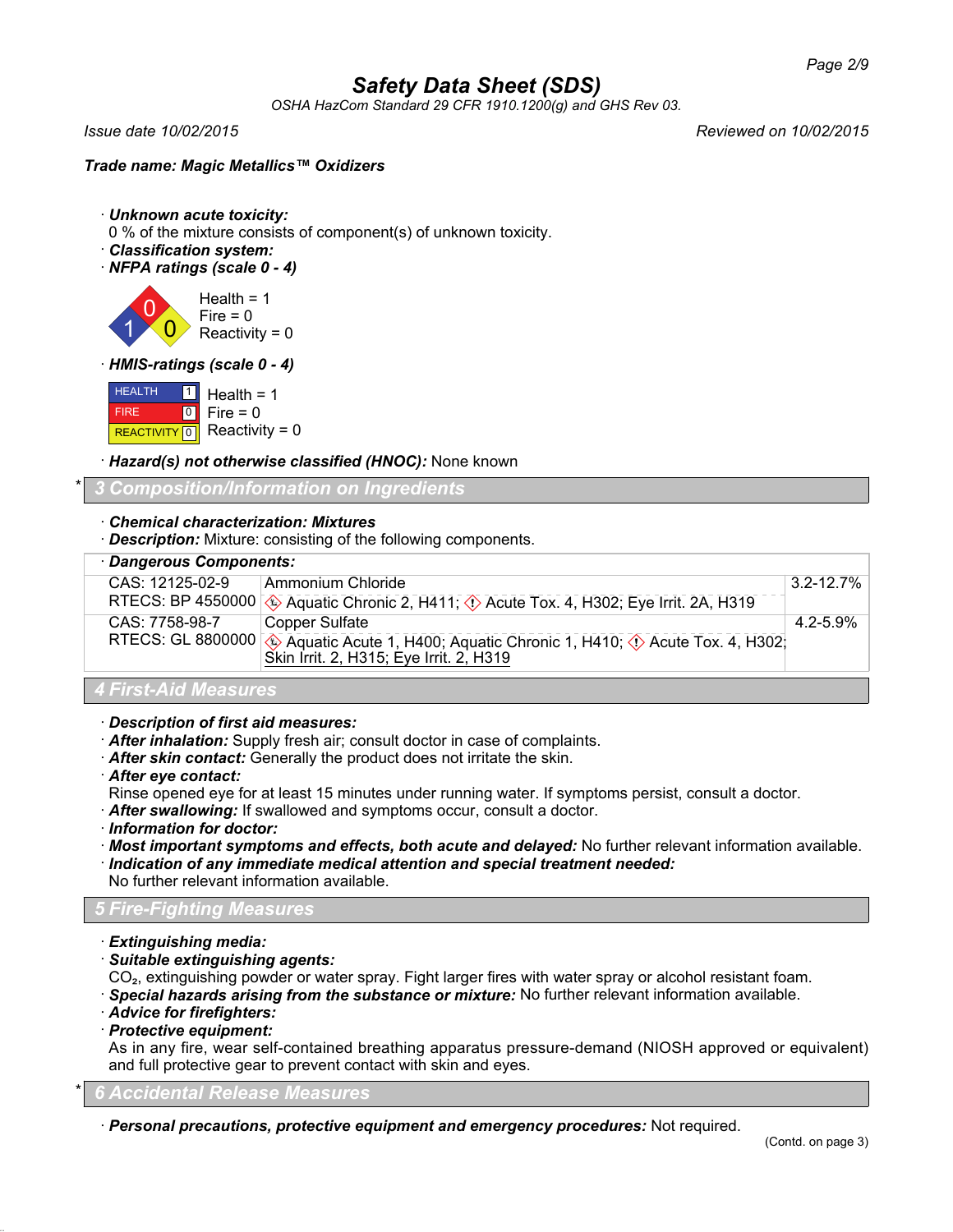*OSHA HazCom Standard 29 CFR 1910.1200(g) and GHS Rev 03.*

*Issue date 10/02/2015 Reviewed on 10/02/2015*

#### *Trade name: Magic Metallics™ Oxidizers*

· *Environmental precautions:*

Inform respective authorities in case of seepage into water course or sewage system. Dilute with plenty of water.

Do not allow to enter sewers/ surface or ground water.

· *Methods and material for containment and cleaning up:*

Absorb with liquid-binding material (i.e. sand, diatomite, acid binders, universal binders, sawdust). Ensure adequate ventilation.

Dispose of the collected material according to regulations.

#### · *Reference to other sections:*

See Section 7 for information on safe handling.

See Section 8 for information on personal protection equipment.

See Section 13 for disposal information.

### *7 Handling and Storage*

#### · *Handling*

- · *Precautions for safe handling:*
- Ensure good ventilation/exhaustion at the workplace.
- Prevent formation of aerosols.

· *Information about protection against explosions and fires:* No special measures required.

- · *Conditions for safe storage, including any incompatibilities:*
- · *Storage*
- · *Requirements to be met by storerooms and receptacles:* No special requirements.
- · *Information about storage in one common storage facility:* Not required.
- · *Further information about storage conditions:* No further relevant information available..
- **Specific end use(s):** No further relevant information available.

\* *8 Exposure Controls/Personal Protection*

· *Additional information about design of technical systems:* No further data; see section 7.

- · *Control parameters:*
- · *Components with occupational exposure limits:*

#### **12125-02-9 Ammonium Chloride**

- REL Short-term value: 20 mg/m<sup>3</sup>
- Long-term value: 10 mg/m<sup>3</sup>
- TLV Short-term value:  $20 \text{ mg/m}^3$ Long-term value: 10 mg/m<sup>3</sup>

· *Additional information:* The lists that were valid during the creation of this SDS were used as basis.

#### · *Exposure controls:*

- · *Personal protective equipment:*
- · *General protective and hygienic measures:*

The usual precautionary measures for handling chemicals should be followed.

Keep away from foodstuffs, beverages and feed.

Immediately remove all soiled and contaminated clothing and wash before reuse.

Wash hands before breaks and at the end of work.

Avoid contact with the eyes.

- Avoid contact with the eyes and skin.
- · *Breathing equipment:* Not required.
- · *Protection of hands:* Not required.
- · *Material of gloves:* Not required.
- · *Penetration time of glove material:* Not applicable.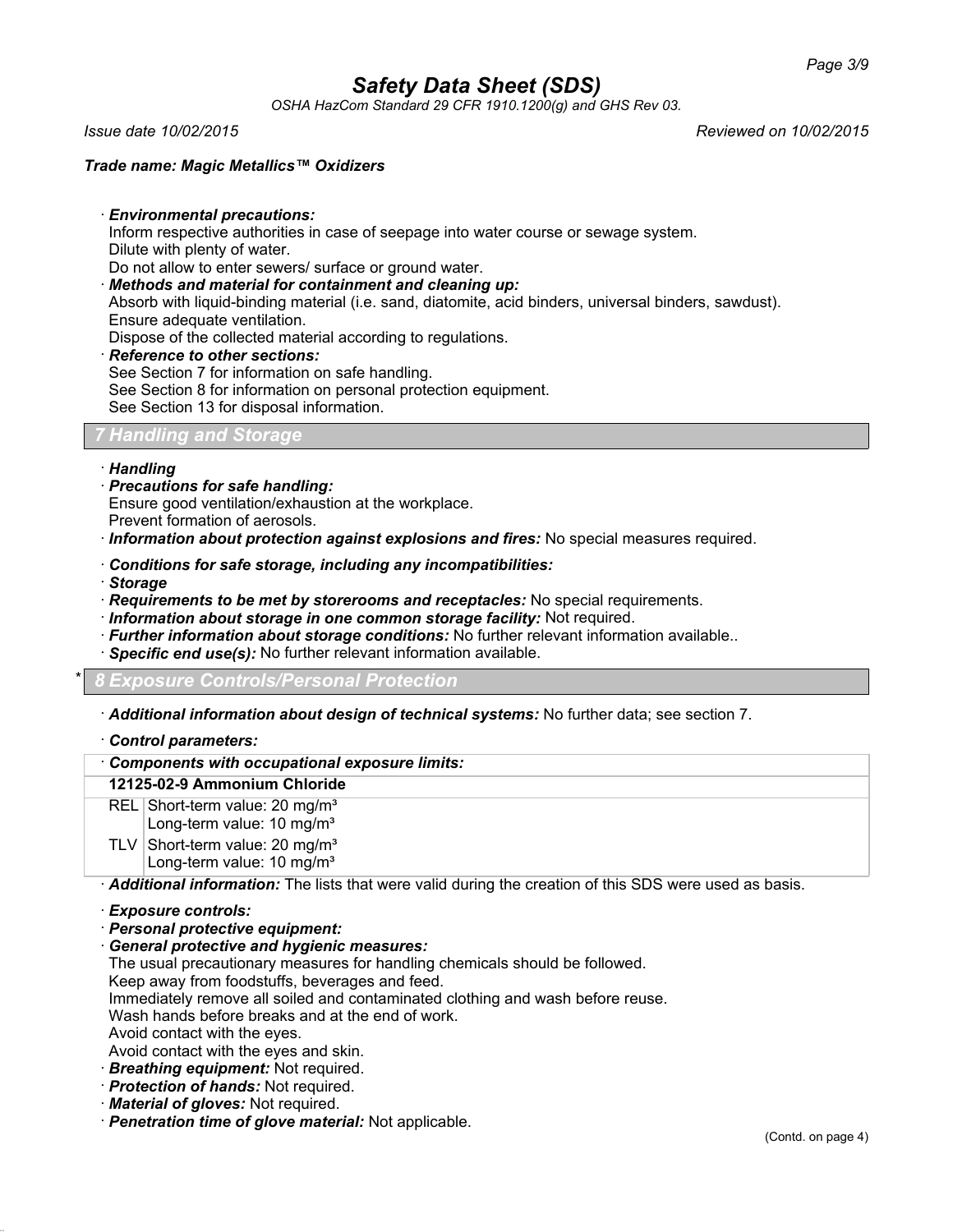*OSHA HazCom Standard 29 CFR 1910.1200(g) and GHS Rev 03.*

*Issue date 10/02/2015 Reviewed on 10/02/2015*

## *Trade name: Magic Metallics™ Oxidizers*

· *Eye protection:*



\* *9 Physical and Chemical Properties*

| · Information on basic physical and chemical properties<br>· General Information |                                               |
|----------------------------------------------------------------------------------|-----------------------------------------------|
| · Appearance:                                                                    |                                               |
| Form:                                                                            | Liquid                                        |
| Color:                                                                           | Various colors                                |
| · Odor:                                                                          | Slight                                        |
| · Odor threshold:                                                                | Not determined.                               |
| Change in condition<br><b>Melting point/Melting range:</b>                       | Not determined.                               |
| <b>Boiling point/Boiling range:</b>                                              | 100 °C (212 °F)                               |
| · Flash point:                                                                   | None                                          |
| · Flammability (solid, gaseous):                                                 | Not applicable.                               |
| · Ignition temperature:                                                          | Not determined                                |
| Decomposition temperature:                                                       | Not determined.                               |
| · Auto igniting:                                                                 | Product is not self-igniting.                 |
| · Danger of explosion:                                                           | Product does not present an explosion hazard. |
| · Explosion limits:                                                              |                                               |
| Lower:                                                                           | Not determined.                               |
| <b>Upper:</b>                                                                    | Not determined.                               |
| · Vapor pressure:                                                                | Not determined.                               |
| · Density:                                                                       |                                               |
| <b>Relative density:</b>                                                         | Not determined.                               |
| Vapor density:<br><b>Evaporation rate:</b>                                       | Not determined.<br>Not determined.            |
|                                                                                  |                                               |
| · Solubility in / Miscibility with:<br><b>Water:</b>                             | Fully miscible.                               |
| · Partition coefficient (n-octanol/water): Not determined.                       |                                               |
| · Viscosity:                                                                     |                                               |
| Dynamic:                                                                         | Not determined.                               |
| <b>Kinematic:</b>                                                                | Not determined.                               |
| · Solvent content:                                                               |                                               |
| <b>Organic solvents:</b>                                                         | 0.0%                                          |
| Other information:                                                               | No further relevant information available.    |
| 10 Stability and Reactivity                                                      |                                               |

· *Reactivity:* No further relevant information available.

· *Chemical stability:* Stable under normal conditions.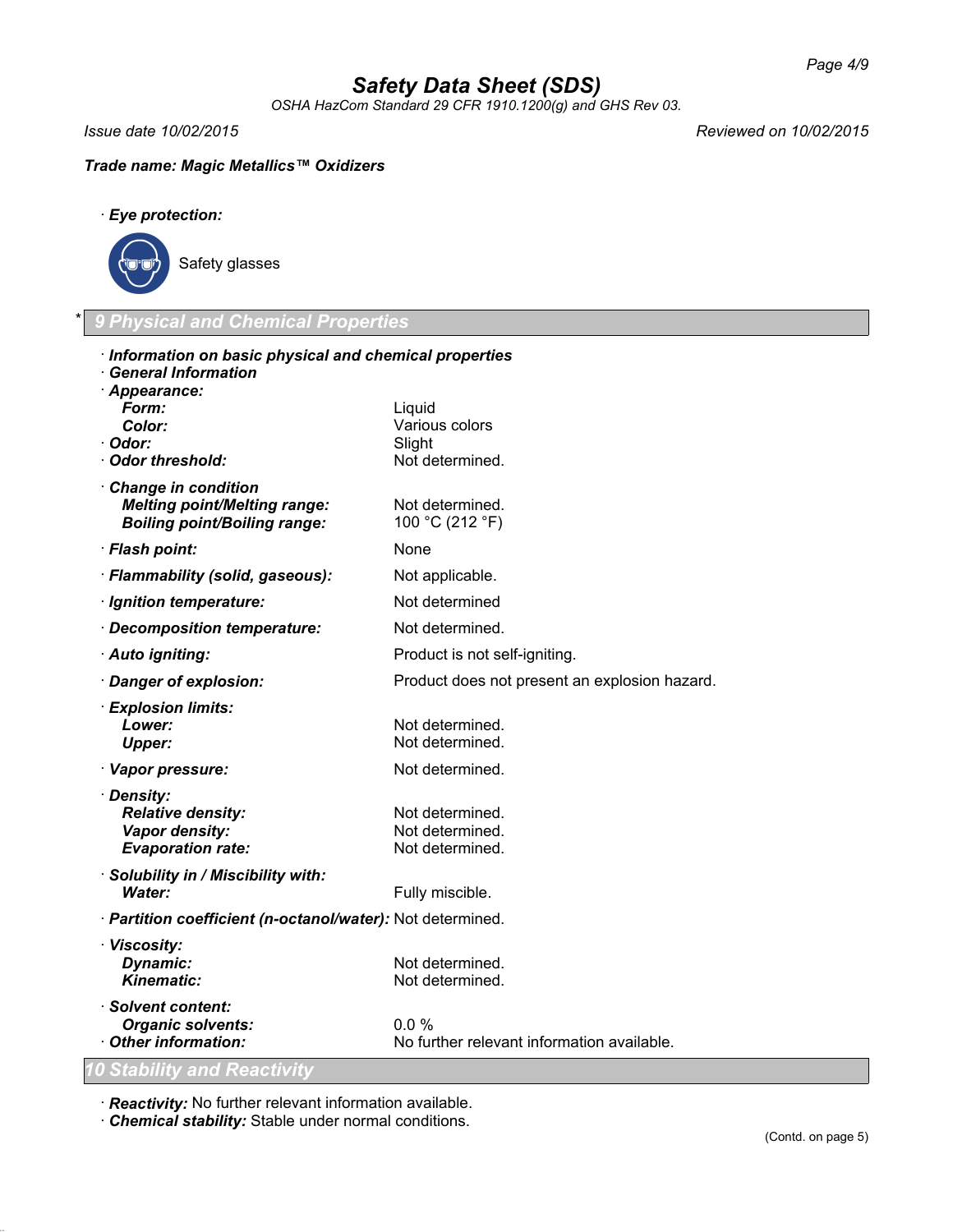*OSHA HazCom Standard 29 CFR 1910.1200(g) and GHS Rev 03.*

*Issue date 10/02/2015 Reviewed on 10/02/2015*

*Trade name: Magic Metallics™ Oxidizers*

- · *Thermal decomposition / conditions to be avoided:* No decomposition if used according to specifications.
- · *Possibility of hazardous reactions:* No dangerous reactions known.
- · *Conditions to avoid:* No further relevant information available.
- · *Incompatible materials:* No further relevant information available.
- · *Hazardous decomposition products:* No dangerous decomposition products known.

#### *11 Toxicological Information*

| Acute toxicity:                                      | · Information on toxicological effects:                                                                         |                                                                                                     |  |  |
|------------------------------------------------------|-----------------------------------------------------------------------------------------------------------------|-----------------------------------------------------------------------------------------------------|--|--|
| LD/LC50 values that are relevant for classification: |                                                                                                                 |                                                                                                     |  |  |
| 12125-02-9 Ammonium Chloride                         |                                                                                                                 |                                                                                                     |  |  |
| Oral                                                 | LD50                                                                                                            | 1650 mg/kg (rat)                                                                                    |  |  |
|                                                      |                                                                                                                 | Inhalative LC50/96 hours 3.98 mg/l (Trout)                                                          |  |  |
|                                                      | 7758-98-7 Copper Sulfate                                                                                        |                                                                                                     |  |  |
| Oral                                                 | LD50                                                                                                            | 300 mg/kg (rat)                                                                                     |  |  |
| Dermal                                               | LD <sub>50</sub>                                                                                                | 1000 mg/kg (rabbit)                                                                                 |  |  |
| preparations:<br>Irritant                            | On the skin: No irritating effect.<br>On the eye: Irritating effect.<br>· Additional toxicological information: | The product shows the following dangers according to internally approved calculation methods for    |  |  |
|                                                      | Carcinogenic categories:                                                                                        |                                                                                                     |  |  |
|                                                      |                                                                                                                 | · IARC (International Agency for Research on Cancer):                                               |  |  |
|                                                      | None of the ingredients are listed.                                                                             |                                                                                                     |  |  |
|                                                      | · NTP (National Toxicology Program):                                                                            |                                                                                                     |  |  |
|                                                      | None of the ingredients are listed.                                                                             |                                                                                                     |  |  |
|                                                      |                                                                                                                 | OSHA-Ca (Occupational Safety & Health Administration):                                              |  |  |
| None of the ingredients are listed.                  |                                                                                                                 |                                                                                                     |  |  |
|                                                      | 2 Ecological Information                                                                                        |                                                                                                     |  |  |
| · Toxicity:<br>Aquatic toxicity:                     |                                                                                                                 | Avoid release into the environment. Runoff from fire control or dilution water may cause pollution. |  |  |
| 7758-98-7 Copper Sulfate                             |                                                                                                                 |                                                                                                     |  |  |
|                                                      | EC50 .0058-.0073 mg/l (daphnia)                                                                                 |                                                                                                     |  |  |

48 hours

· *Persistence and degradability:* No further relevant information available.

- · *Behavior in environmental systems:*
- · *Bioaccumulative potential:* No further relevant information available.
- · *Mobility in soil:* No further relevant information available.
- · *Ecotoxical effects:*
- · *Remark:* Toxic for fish
- · *Additional ecological information:*
- · *General notes:*

Do not allow product to reach ground water, water course or sewage system.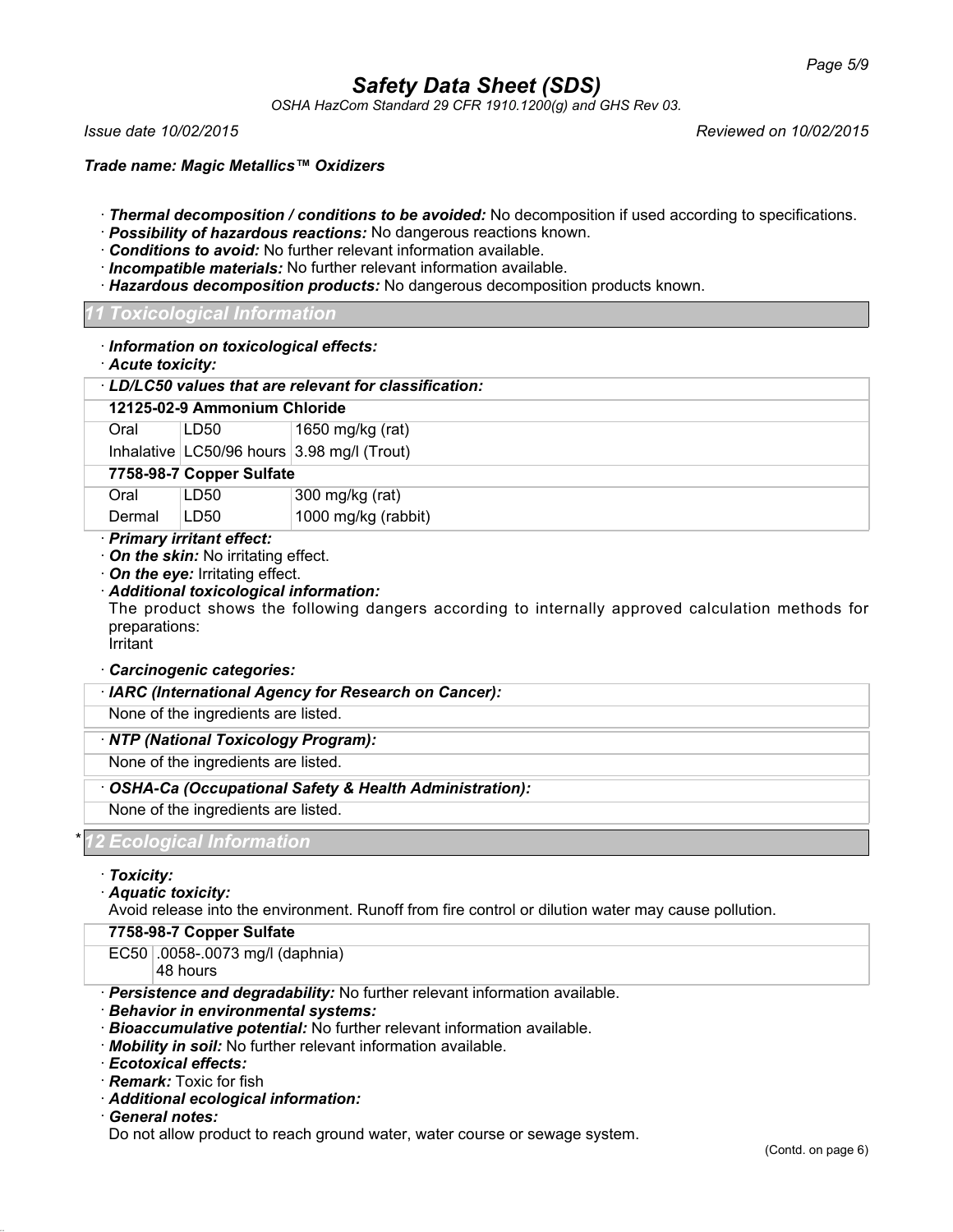*OSHA HazCom Standard 29 CFR 1910.1200(g) and GHS Rev 03.*

*Issue date 10/02/2015 Reviewed on 10/02/2015*

### *Trade name: Magic Metallics™ Oxidizers*

Danger to drinking water if even small quantities leak into the ground. Poisonous for fish and plankton in water bodies. Toxic for aquatic organisms

- · *Results of PBT and vPvB assessment:*
- · *PBT:* Not applicable.
- · *vPvB:* Not applicable.
- · *Other adverse effects:* No further relevant information available.

#### \* *13 Disposal Considerations*

#### · *Waste treatment methods:*

· *Recommendation:*

Must not be disposed of together with household garbage. Do not allow product to reach sewage system. Observe all federal, state and local environmental regulations when disposing of this material.

- · *Uncleaned packagings:*
- · *Recommendation:* Disposal must be made according to official regulations.
- · *Recommended cleansing agent:* Water, if necessary with cleansing agents.

## *Transport Information*

| · UN-Number:                  |                                                             |
|-------------------------------|-------------------------------------------------------------|
| $\cdot$ DOT                   | Non-Regulated Material                                      |
| ADR, IMDG, IATA               | <b>UN3082</b>                                               |
| · UN proper shipping name:    |                                                             |
| $\cdot$ DOT                   | Non-Regulated Material                                      |
| $·$ ADR                       | UN3082 Environmentally hazardous substances, liquid, n.o.s. |
|                               | (Copper Sulfate)                                            |
| · IMDG                        | ENVIRONMENTALLY HAZARDOUS SUBSTANCE, LIQUID,                |
|                               | N.O.S. (Copper Sulfate), MARINE POLLUTANT                   |
| $\cdot$ IATA                  | ENVIRONMENTALLY HAZARDOUS SUBSTANCE, LIQUID,                |
|                               | N.O.S. (Copper Sulfate)                                     |
| · Transport hazard class(es): |                                                             |
| $\cdot$ DOT                   |                                                             |
| · Class:                      | Non-Regulated Material                                      |
|                               |                                                             |
| $·$ ADR                       |                                                             |
|                               |                                                             |
| · Class:                      | 9 (M6) Miscellaneous dangerous substances and articles      |
| · Label:                      | 9                                                           |
| · IMDG, IATA                  |                                                             |
|                               |                                                             |
| · Class:                      | 9 Miscellaneous dangerous substances and articles           |
| · Label:                      | 9                                                           |
| · Packing group:              |                                                             |
| $\cdot$ DOT                   | Non-Regulated Material                                      |
|                               | (Contd. on page 7)                                          |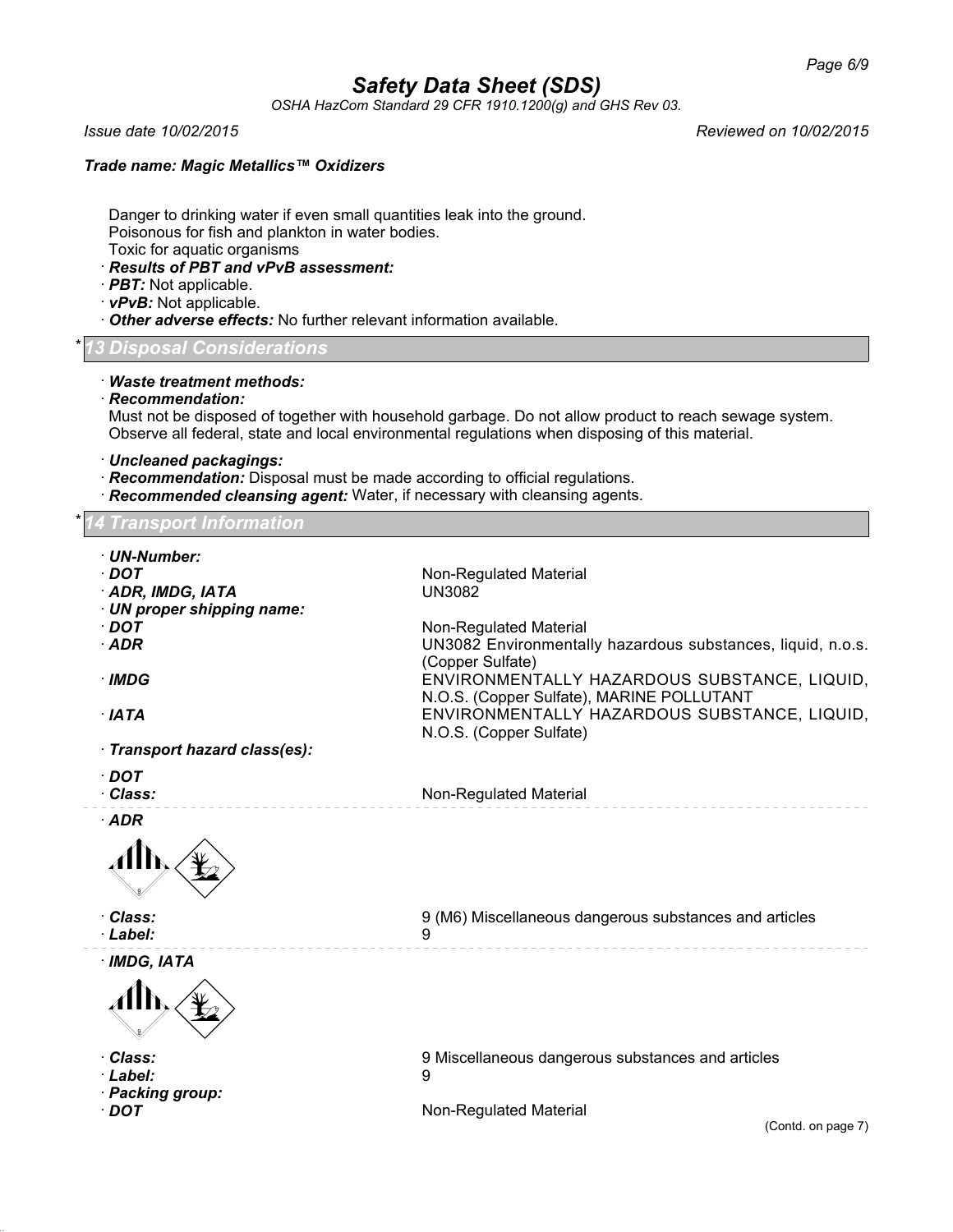*OSHA HazCom Standard 29 CFR 1910.1200(g) and GHS Rev 03.*

*Issue date 10/02/2015 Reviewed on 10/02/2015*

#### *Trade name: Magic Metallics™ Oxidizers*

| · ADR, IMDG, IATA<br>· Environmental hazards:<br>· Special marking (ADR):<br><b>Special marking (IATA):</b><br>Special precautions for user:<br>Danger code (Kemler):<br>· EMS Number:<br>Transport in bulk according to Annex II of<br><b>MARPOL73/78 and the IBC Code:</b><br>· Transport/Additional information: | Ш<br>Product contains environmentally hazardous substances:<br><b>Copper Sulfate</b><br>Symbol (fish and tree)<br>Symbol (fish and tree)<br>Warning: Miscellaneous dangerous substances and articles<br>90<br>$F-A, S-F$<br>Not applicable. |  |
|---------------------------------------------------------------------------------------------------------------------------------------------------------------------------------------------------------------------------------------------------------------------------------------------------------------------|---------------------------------------------------------------------------------------------------------------------------------------------------------------------------------------------------------------------------------------------|--|
| $\cdot$ ADR<br><b>Excepted quantities (EQ):</b>                                                                                                                                                                                                                                                                     | Code: E1<br>Maximum net quantity per inner packaging: 30 ml<br>Maximum net quantity per outer packaging: 1000 ml                                                                                                                            |  |
| · IMDG<br>· Limited quantities (LQ):<br>· Excepted quantities (EQ):<br>· UN "Model Regulation":                                                                                                                                                                                                                     | 5L<br>Code: E1<br>Maximum net quantity per inner packaging: 30 ml<br>Maximum net quantity per outer packaging: 1000 ml<br>UN 3082 ENVIRONMENTALLY HAZARDOUS SUBSTANCES,<br>LIQUID, N.O.S. (COPPER SULFATE), 9, III                          |  |
| <b>5 Regulatory Information</b>                                                                                                                                                                                                                                                                                     |                                                                                                                                                                                                                                             |  |
| <b>SARA (Superfund Amendments and Reauthorization):</b>                                                                                                                                                                                                                                                             | Safety, health and environmental regulations/legislation specific for the substance or mixture:                                                                                                                                             |  |
| · Section 355 (extremely hazardous substances):                                                                                                                                                                                                                                                                     |                                                                                                                                                                                                                                             |  |
| None of the ingredients are listed.                                                                                                                                                                                                                                                                                 |                                                                                                                                                                                                                                             |  |
| · Section 313 (Specific toxic chemical listings):                                                                                                                                                                                                                                                                   |                                                                                                                                                                                                                                             |  |
| 7758-98-7 Copper Sulfate                                                                                                                                                                                                                                                                                            |                                                                                                                                                                                                                                             |  |
| · TSCA (Toxic Substances Control Act):                                                                                                                                                                                                                                                                              |                                                                                                                                                                                                                                             |  |
| All ingredients are listed.                                                                                                                                                                                                                                                                                         |                                                                                                                                                                                                                                             |  |
| · California Proposition 65:                                                                                                                                                                                                                                                                                        |                                                                                                                                                                                                                                             |  |
| Chemicals known to cause cancer:                                                                                                                                                                                                                                                                                    |                                                                                                                                                                                                                                             |  |
| None of the ingredients are listed.                                                                                                                                                                                                                                                                                 |                                                                                                                                                                                                                                             |  |
|                                                                                                                                                                                                                                                                                                                     | Chemicals known to cause reproductive toxicity for females:                                                                                                                                                                                 |  |
| None of the ingredients are listed.                                                                                                                                                                                                                                                                                 |                                                                                                                                                                                                                                             |  |

· *Chemicals known to cause reproductive toxicity for males:*

None of the ingredients are listed.

· *Chemicals known to cause developmental toxicity:*

None of the ingredients are listed.

## · *Carcinogenic categories:*

· *EPA (Environmental Protection Agency):*

None of the ingredients are listed.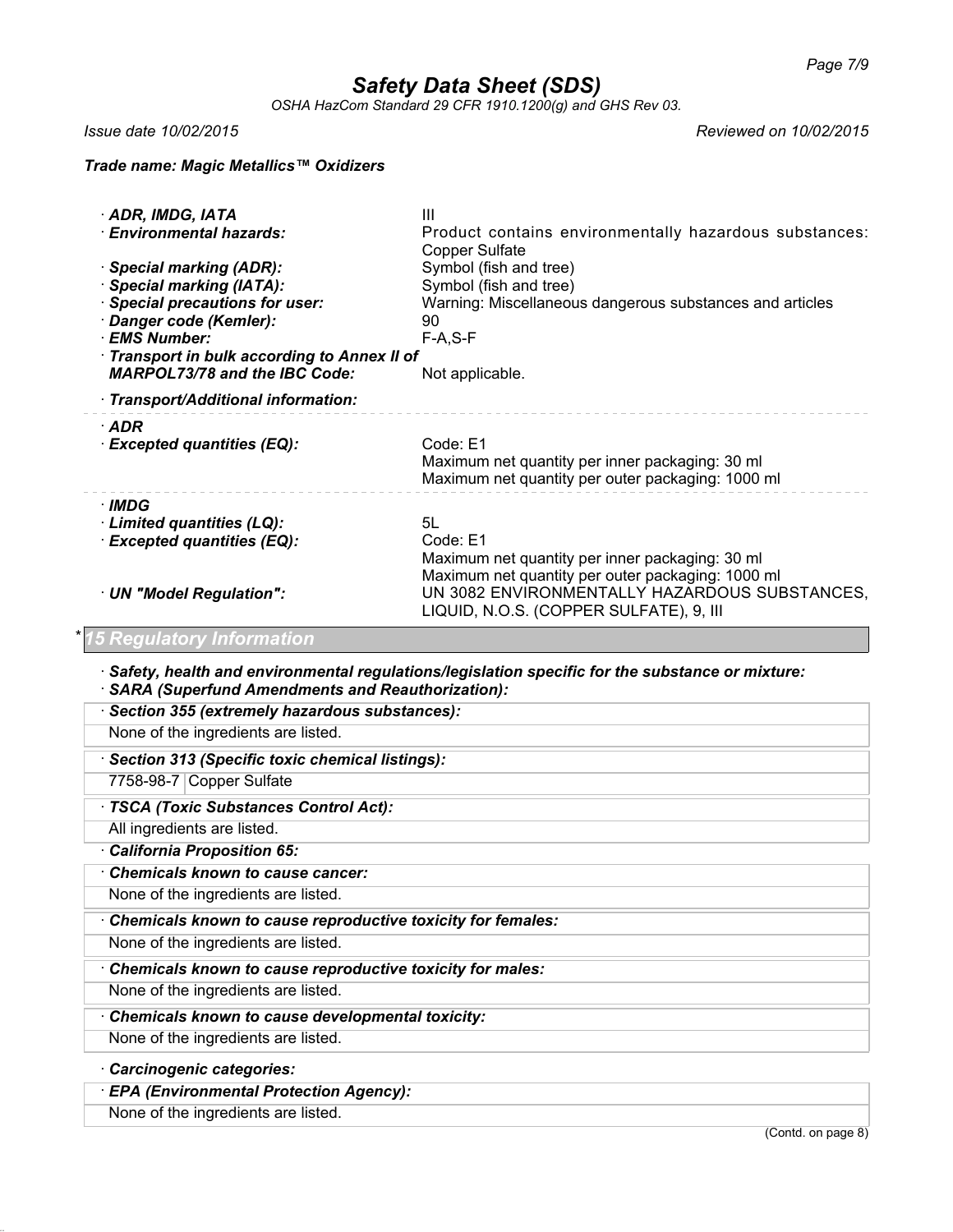*OSHA HazCom Standard 29 CFR 1910.1200(g) and GHS Rev 03.*

*Issue date 10/02/2015 Reviewed on 10/02/2015*

*Trade name: Magic Metallics™ Oxidizers*

| TLV (Threshold Limit Value established by ACGIH):                                                                                                                                                                                                                                                                                                                                                                                                                                                                                                                                                     |
|-------------------------------------------------------------------------------------------------------------------------------------------------------------------------------------------------------------------------------------------------------------------------------------------------------------------------------------------------------------------------------------------------------------------------------------------------------------------------------------------------------------------------------------------------------------------------------------------------------|
| None of the ingredients are listed.                                                                                                                                                                                                                                                                                                                                                                                                                                                                                                                                                                   |
| · NIOSH-Ca (National Institute for Occupational Safety and Health):                                                                                                                                                                                                                                                                                                                                                                                                                                                                                                                                   |
| None of the ingredients are listed.                                                                                                                                                                                                                                                                                                                                                                                                                                                                                                                                                                   |
| <b>GHS label elements</b><br>The product is classified and labeled according to the Globally Harmonized System (GHS).<br>· Hazard pictograms:                                                                                                                                                                                                                                                                                                                                                                                                                                                         |
| GHS09                                                                                                                                                                                                                                                                                                                                                                                                                                                                                                                                                                                                 |
| Signal word: Warning<br><b>Hazard statements:</b><br>Causes eye irritation.<br>Toxic to aquatic life.<br>Toxic to aquatic life with long lasting effects.<br><b>Precautionary statements:</b><br>Avoid release to the environment.<br>Wash thoroughly after handling.<br>If in eyes: Rinse cautiously with water for several minutes. Remove contact lenses, if present and easy to do.<br>Continue rinsing.<br>If eye irritation persists: Get medical advice/attention.<br>Collect spillage.<br>Dispose of contents/container in accordance with local/regional/national/international regulations. |
| · National regulations:                                                                                                                                                                                                                                                                                                                                                                                                                                                                                                                                                                               |
| The product is subject to be classified according with the latest version of the regulations on hazardous<br>substances.                                                                                                                                                                                                                                                                                                                                                                                                                                                                              |
| · State Right to Know:                                                                                                                                                                                                                                                                                                                                                                                                                                                                                                                                                                                |
| All ingredients are listed.                                                                                                                                                                                                                                                                                                                                                                                                                                                                                                                                                                           |
| · Chemical safety assessment: A Chemical Safety Assessment has not been carried out.                                                                                                                                                                                                                                                                                                                                                                                                                                                                                                                  |
| <b>Other Information</b>                                                                                                                                                                                                                                                                                                                                                                                                                                                                                                                                                                              |
| The information and recommendations in this safety data sheet are, to the best of our knowledge, accurate as<br>of the date of issue. Nothing herein shall be deemed to create warranty, expressed or implied, and shall not<br>establish a legally valid contractual relationship. It is the responsibility of the user to determine applicability of<br>this information and the suitability of the material or product for any particular purpose.                                                                                                                                                 |
| Date of preparation / last revision: 10/02/2015 / 2                                                                                                                                                                                                                                                                                                                                                                                                                                                                                                                                                   |

· *Abbreviations and acronyms:*

ADR: The European Agreement concerning the International Carriage of Dangerous Goods by Road

ADN: The European Agreement concerning the International Carriage of Dangerous Goods by Inland Waterways

- IMDG: International Maritime Code for Dangerous Goods DOT: US Department of Transportation
- IATA: International Air Transport Association

ACGIH: American Conference of Governmental Industrial Hygienists

EINECS: European Inventory of Existing Commercial Chemical Substances

ELINCS: European List of Notified Chemical Substances

CAS: Chemical Abstracts Service (division of the American Chemical Society)

NFPA: National Fire Protection Association (USA)

HMIS: Hazardous Materials Identification System (USA)

LC50: Lethal concentration, 50 percent